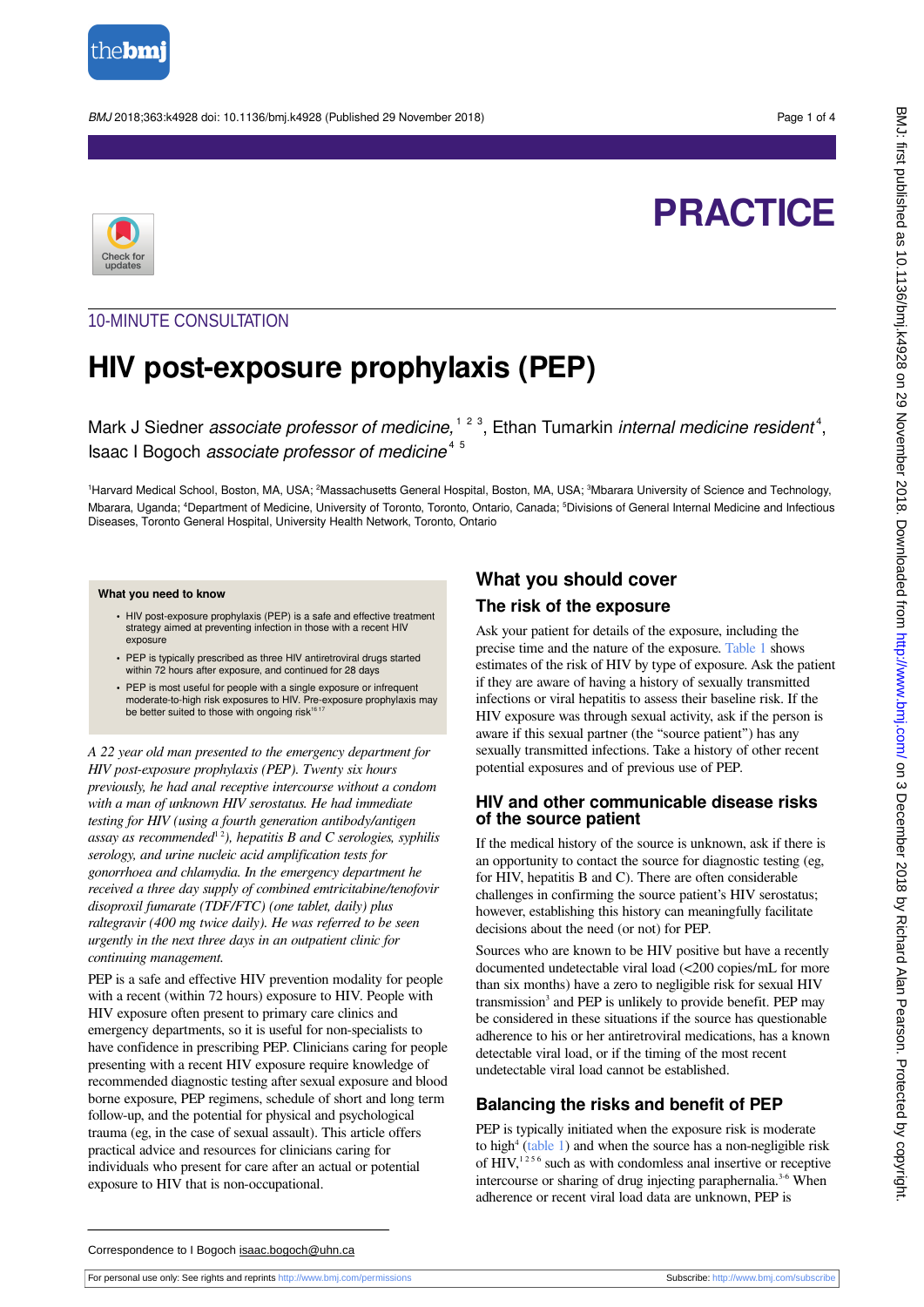frequently offered and subsequently discontinued during follow-up if additional data reveal the source to be non-infectious. Share with the patient the uncertainty around risk of acquisition from both the source and the exposure type. This facilitates a decision that takes into account the patient's preferences and perception of risk.

## **Psychological, social, and safeguarding concerns**

The presentation of a patient for PEP after a confirmed or potential HIV exposure is an important opportunity for health promotion and screening for abuse. Take a careful history to explore the possibility of sexual assault, ongoing risk exposure, and/or misuse of alcohol or drugs. Ensure that the patient has access to primary healthcare services and social services, as necessary

## **What you should do Prescribing PEP**

PEP regimens typically comprise three antiretroviral drugs that are started within 72 hours after a potential or confirmed HIV exposure and continued for 28 days.<sup>1256</sup> Common PEP drug regimens include a combination tablet of tenofovir disoproxil fumarate plus emtricitabine (TDF/FTC 300mg/200mg once daily) and an integrase inhibitor such as raltegravir (400 mg twice daily). Until recently, dolutegravir (50 mg daily) was commonly used as a PEP regimen with TDF/FTC. However, recent data relating its use to neural tube defects<sup>7</sup> have led the World Health Organization, European Medicines Agency, and the US Food and Drug Administration to recommend against using it in women of child bearing age who are not on effective contraceptive therapy. Consequently, raltegravir should be recommended in most cases of PEP in women. Health centres that see patients presenting for PEP that do not provide primary or chronic HIV care (eg, urgent care, walk-in and emergency health providers) can prepare PEP "starter packs" with a three day supply of preferred PEP drugs, to bridge presenting patients to longer term care providers.

Where integrase inhibitors are not readily available, a boosted protease inhibitor based regimen is recommended in addition to combination TDF/FTC, with careful consideration of potential drug interactions between any active medicines the patient is taking and the boosted protease inhibitor. Finally, a combination of zidovudine and lamivudine is typically recommended in place of TDF/FTC in individuals with substantial renal insufficiency (creatinine clearance <60 mL/minute). Infectious disease consultation is recommended where the source is known to have HIV drug resistance or if the patient is on therapy for concomitant tuberculosis.

Data from clinical trials and rigorous observational studies in humans are lacking. However, decades of observational experience with PEP<sup>89</sup> have shown it to be associated with a substantial reduction in the risk of HIV acquisition after percutaneous needle exposure and condomless sex. Indeed, most PEP "failures" reported in the literature are confounded by ongoing risk or sub-optimal PEP adherence.<sup>1011</sup> Animal studies support this protective effect, particularly when PEP is initiated within 72 hours of exposure.<sup>12 13</sup>

Most patients tolerate PEP without any issues, although nausea, diarrhoea, and headaches may be reported. These frequently resolve within the first 48 hours of initiating PEP. Raltegravir is associated with a small risk $14$  of rhabdomyolysis: inform patients about the risk and advise them to let their clinician

know if they experience myalgia and to avoid statins while taking raltegravir. Advise patients to take the medication at roughly the same time of day, and that drug adherence is important to ensure maximum efficacy.

### **Baseline testing, screening for sexually transmitted infection, and prevention of onward transmission**

Major national and international guidelines on HIV prevention differ in recommended investigations and follow-up schedules. In general, initial investigations include a complete blood count, creatinine, aspartate aminotransferase, alanine aminotransferase, alkaline phosphatase, and bilirubin to establish baseline values and also to potentially help choose a PEP regimen as certain components (eg, TDF) are renally metabolised.

Baseline testing for other infectious diseases includes serologic screening for HIV with preference for use of a point of care HIV test, if available. Testing should also be performed for chlamydia, gonorrhoea (urine nucleic acid amplification test; rectal and pharyngeal culture or nucleic acid amplification tests, if indicated by exposure), syphilis serology, hepatitis C serology, immunity to hepatitis A (hepatitis A IgG), immunity or infection with hepatitis B (surface antibody, surface antigen, core-total antibody). Perform a pregnancy screen where appropriate.

Empiric treatment for sexually transmitted infections (STIs) is typically provided to patients who have experienced sexual assault and occasionally to others in whom risk is high. $125$  STI treatment should adhere to local guidelines. Advise patients to use barrier protection during sex until at least their four month follow-up HIV screen is confirmed as negative and to avoid sharing drug injecting paraphernalia. Ongoing health promotion strategies in clinic include counselling on safe sex, advice on safer injecting practices, vaccination for hepatitis A and/or hepatitis B viruses if serology results indicate they are appropriate, and referral to appropriate resources for those with a history of abuse, mental health comorbidities, and drug or alcohol misuse.

## **Follow-up care**

After transitioning from a PEP starter pack to the full 28 days of treatment, patients are typically seen again after two weeks in primary care or HIV clinic, where they are evaluated for medication toxicity and adherence. They should be seen again 4-6 weeks after PEP initiation to repeat screening for HIV and STI, and for pregnancy testing if relevant. Attrition rates between the emergency department and clinics are high.<sup>15</sup> We find it useful for patients to identify and designate a friend or relative at the first point of contact to help ensure the patient follows up in clinic and to assist with drug adherence. We also find it helpful to confirm a patient contact information, and we will repeatedly attempt to contact patients should they miss an appointment to facilitate timely follow-up and completion of the recommended course of therapy and follow-up testing schedule.

HIV testing is repeated four months after the inciting exposure to confirm transmission did not occur at the time of exposure. Perform an additional HIV screen at six months if hepatitis C was acquired from the inciting exposure, as acute hepatitis C infection may delay HIV seroconversion.<sup>125</sup>

PEP may be discontinued early if there is evidence of a negative HIV test or confirmation of a recent undetectable HIV-1 RNA viral load in the source patient (and there is no suspicion that the source has acute HIV infection). Patients with ongoing risk factors for HIV acquisition should be considered for HIV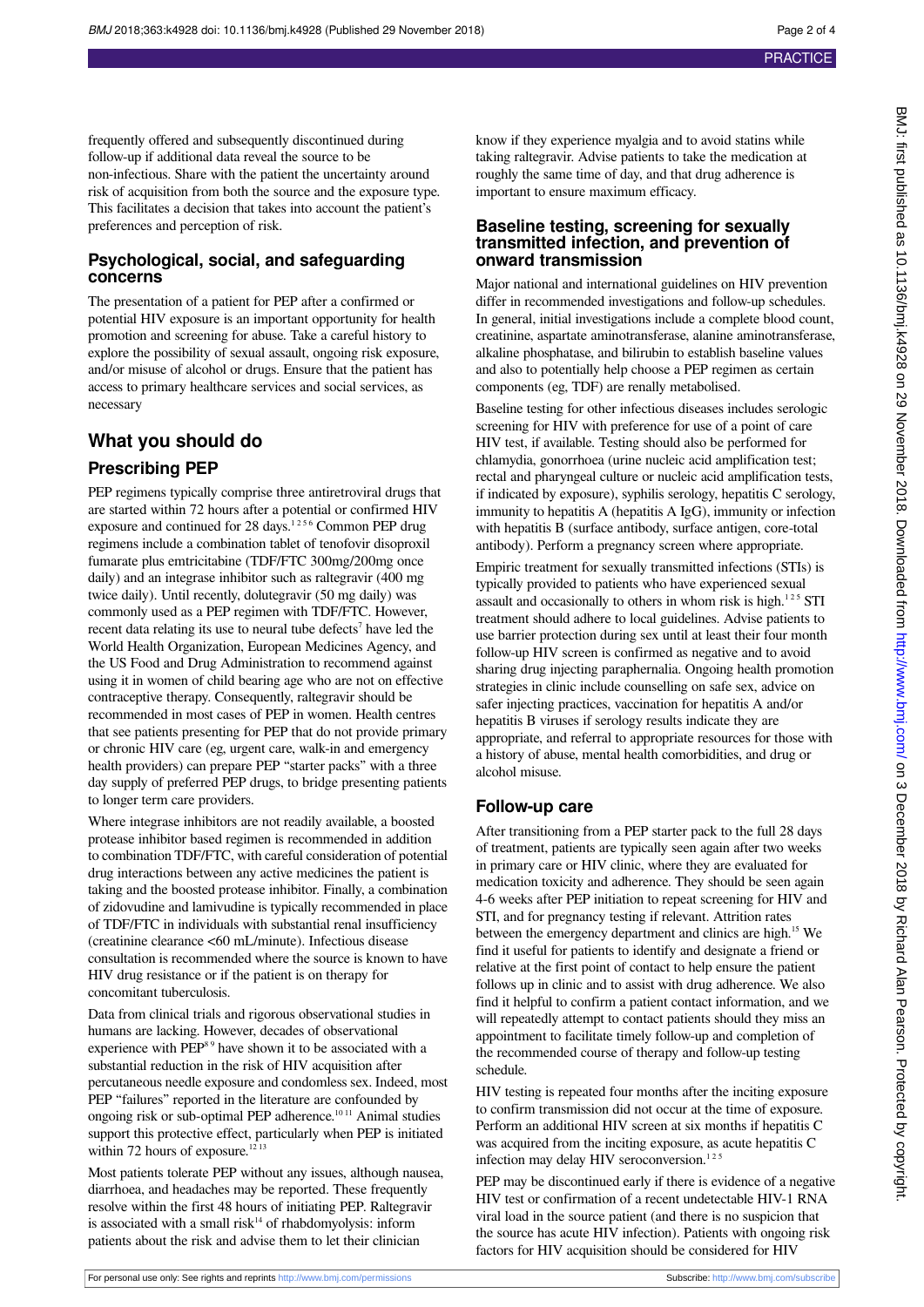pre-exposure prophylaxis. If seroconversion occurs, refer patients to an HIV treatment provider for immediate initiation of antiretroviral therapy.<sup>16 17</sup>

#### **Education into practice**

- **•** Do you have PEP starter packs at work? If not, what is the local pathway for rapid access to PEP?
- **•** How might you address the high rate of attrition between initiating PEP and attending follow-up appointments?
- **•** Can you identify local data sources of HIV prevalence in your population that might help you assess risk of a source patient?

#### **How this article was created**

This article was created by reviewing major national and international HIV prevention guidelines, including those of the UK, USA, Canada, and World<br>Health Organization.<sup>1245</sup> Additionally, other sentinel HIV prevention studies were included that relate to risk of HIV transmission,<sup>34</sup> adherence, and follow-up issues.

#### **How patients were involved in the creation of this article**

Two patients were consulted and contributed to the creation of this article. Both initiated PEP following a sexual exposure, and one patient ultimately transitioned to pre-exposure prophylaxis care. Both patients had targeted suggestions for abuse screening (eg, drugs, alcohol, sexual) and stressed the importance of connecting patients with appropriate psychosocial support when necessary.

#### **Recommended resources**

- **•** Canadian guideline on HIV pre-exposure prophylaxis and nonoccupational postexposure prophylaxis<sup>1</sup>
- US guidelines for antiretroviral postexposure prophylaxis<sup>2</sup>
- **•** British HIV Association guidelines for the use of post-exposure prophylaxis after sexual exposure 5
- WHO guidelines on post-exposure prophylaxis for HIV<sup>6</sup>

Competing Interest: All authors have completed the ICMJE uniform disclosure form at[www.icmje.org/coi\\_disclosure.pdf](http://www.icmje.org/coi_disclosure.pdf)and declare: no support from any organisation for the submitted work; no financial relationships with any organisations that might have an interest in the submitted work in the previous three years; no other

relationships or activities that could appear to have influenced the submitted work. Patient consent: Both patients consented to participate in the creation of the article, and both wish to remain anonymous.

Provenance and peer review: commissioned, based on an idea from the author

- Tan DHS, Hull MW, Yoong D, etal. Biomedical HIV Prevention Working Group of the CIHR Canadian HIV Trials Network. Canadian guideline on HIV pre-exposure prophylaxis and nonoccupational postexposure prophylaxis. CMAJ 2017;189:E1448-58. 10.1503/cmaj.170494 29180384
- 2 Updated guidelines for antiretroviral postexposure prophylaxis after sexual, injection-drug use, or other nonoccupational exposure to HIV–United States, 2016. Morbidity and Mortality Weekly Report. https://www.cdc.gov/hiv/pdf/programresources/cdc-hiv-npep-guidelines. pdf. 3 Rodger AJ, Cambiano V, Bruun T, etal. PARTNER Study Group. Sexual activity without
- condoms and risk of HIV transmission in serodifferent couples when the HIV-positive partner is using suppressive antiretroviral therapy. JAMA 2016;316:171-81. 10.1001/jama.2016.5148 27404185
- 4 Patel P, Borkowf CB, Brooks JT, Lasry A, Lansky A, Mermin J. Estimating per-act HIV transmission risk: a systematic review. AIDS 2014;28:1509-19. 10.1097/QAD.0000000000000298 24809629
- 5 Cresswell F, Waters L, Briggs E, etal . UK guideline for the use of HIV post-exposure prophylaxis following sexual exposure, 2015. Int J STD AIDS 2016;27:713-38. 10.1177/0956462416641813 27095790
- 6 World Health Organization. Guidelines on post-exposure prophylaxis for HIV and the use of co-trimoxazole prophylaxis for HIV-related infections among adults, adolescents and children: Recommendations for a public health approach: December 2014—supplement to the 2013 consolidated ARV guidelines. 2014. https://www.who.int/hiv/pub/guidelines/ arv2013/arvs2013upplement\_dec2014/en/
- Zash R, Makhema J, Shapiro RL. Neural-tube defects with dolutegravir treatment from the time of conception. N Engl J Med 2018;379:979-81. 10.1056/NEJMc1807653 30037297
- 8 Tokars JI, Marcus R, Culver DH, etal. The CDC Cooperative Needlestick Surveillance Group. Surveillance of HIV infection and zidovudine use among health care workers after occupational exposure to HIV-infected blood. Ann Intern Med 1993;118:913-9. 10.7326/0003-4819-118-12-199306150-00001 8387737
- 9 Roland ME, Neilands TB, Krone MR, etal . Seroconversion following nonoccupational postexposure prophylaxis against HIV. Clin Infect Dis 2005;41:1507-13. 10.1086/497268 16231265
- 10 Sonder GJB, Prins JM, Regez RM, etal . Comparison of two HIV postexposure prophylaxis regimens among men who have sex with men in Amsterdam: adverse effects do not influence compliance. Sex Transm Dis 2010;37:681-6. 10.1097/OLQ.0b013e3181e2f999 20644499
- 11 Jain S, Oldenburg CE, Mimiaga MJ, Mayer KH. Subsequent HIV infection among men who have sex with men who used non-occupational post-exposure prophylaxis at a Boston community health center: 1997-2013. AIDS Patient Care STDS 2015;29:20-5. 10.1089/apc.2014.0154 25369451
- 12 Tsai CC, Emau P, Follis KE, etal . Effectiveness of postinoculation (R)-9-(2-phosphonylmethoxypropyl) adenine treatment for prevention of persistent simian immunodeficiency virus SIVmne infection depends critically on timing of initiation and duration of treatment. J Virol 1998;72:4265-73.9557716
- 13 Otten RA, Smith DK, Adams DR, etal . Efficacy of postexposure prophylaxis after intravaginal exposure of pig-tailed macaques to a human-derived retrovirus (human immunodeficiency virus type 2). J Virol 2000;74:9771-5. 10.1128/JVI.74.20.9771-9775.2000 11000253
- 14 Australian National Guidelines. Post-exposure prophylaxis after non-occupational and occupational exposure to HIV. [http://www.pep.guidelines.org.au/index.php/prescribing](http://www.pep.guidelines.org.au/index.php/prescribing-pep/medications-and-cautions)[pep/medications-and-cautions.](http://www.pep.guidelines.org.au/index.php/prescribing-pep/medications-and-cautions)
- 15 Bogoch II, Scully EP, Zachary KC, etal . Patient attrition between the emergency department and clinic among individuals presenting for HIV nonoccupational postexposure prophylaxis. Clin Infect Dis 2014;58:1618-24. 10.1093/cid/ciu118 24723288
- 16 Siemieniuk RAC, Sivachandran N, Murphy P, etal . Transitioning to HIV pre-exposure prophylaxis (PrEP) from non-occupational post-exposure prophylaxis (nPEP) in a comprehensive HIV prevention clinic: a prospective cohort study. AIDS Patient Care STDS 2015;29:431-6. 10.1089/apc.2015.0014 26154174
- 17 Tumarkin E, Siedner M, Bogoch II. HIV pre-exposure prophylaxis (PrEP). BMJ [forthcoming].

### **Accepted:** 08 11 2018

Published by the BMJ Publishing Group Limited. For permission to use (where not already granted under a licence) please go to [http://group.bmj.com/group/rights-licensing/](http://group.bmj.com/group/rights-licensing/permissions) [permissions](http://group.bmj.com/group/rights-licensing/permissions)